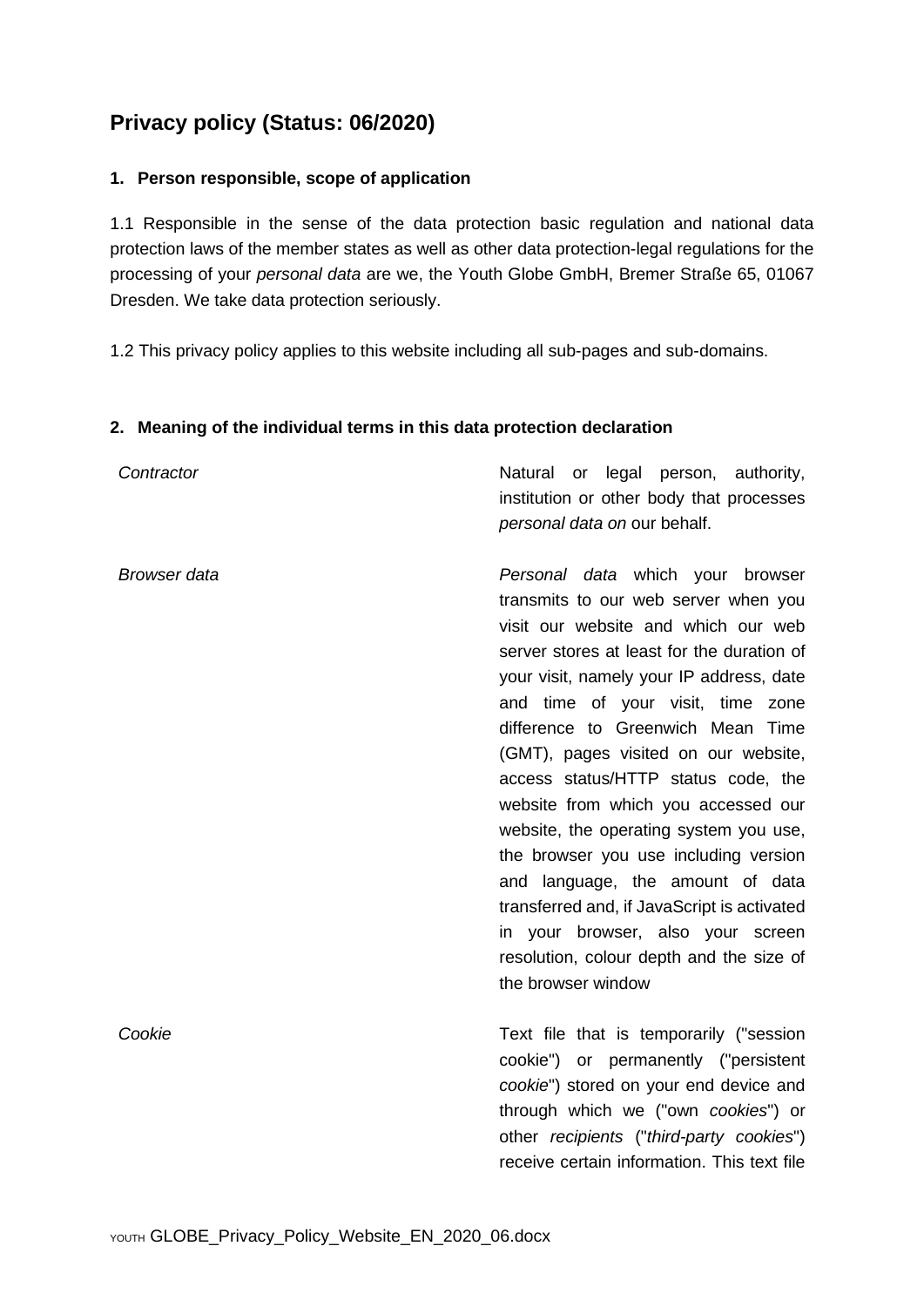cannot execute programs or transfer viruses to your computer.

**Third party Any natural or legal person, public Any natural or legal person, public** authority, institution or other body other than you, us, the *processor* and the persons authorised to process the *personal data* under the direct responsibility of us or the *processor. Third country* **A** state outside the European Union or a

state that is not a party to the Agreement on the European Economic Area.

**Recipient Any natural or legal person, public Recipient** authority, agency or other body to whom *personal data* are disclosed, whether or not that person is a *third party* However, authorities which may receive *personal data in the* course of a specific investigation carried out pursuant to Union law or the law of the Member States shall not be regarded as *recipients*; the processing of such data by those authorities shall be carried out in accordance with the applicable data protection rules and in compliance with the purposes of the processing.

*Voluntary information Personal data that* we request from you, which are not *mandatory data*, but which facilitate the processing.

*Google Group Companies* Companies of Google LLC (formerly known as Google Inc.), Google Ireland Limited or other affiliated companies of Google LLC.

**Google Fonts Fonts Fonts** provided by the **Google Group** *company* for free use.

*Contact and inquiry data Personal data* that you provide when using the contact form, when contacting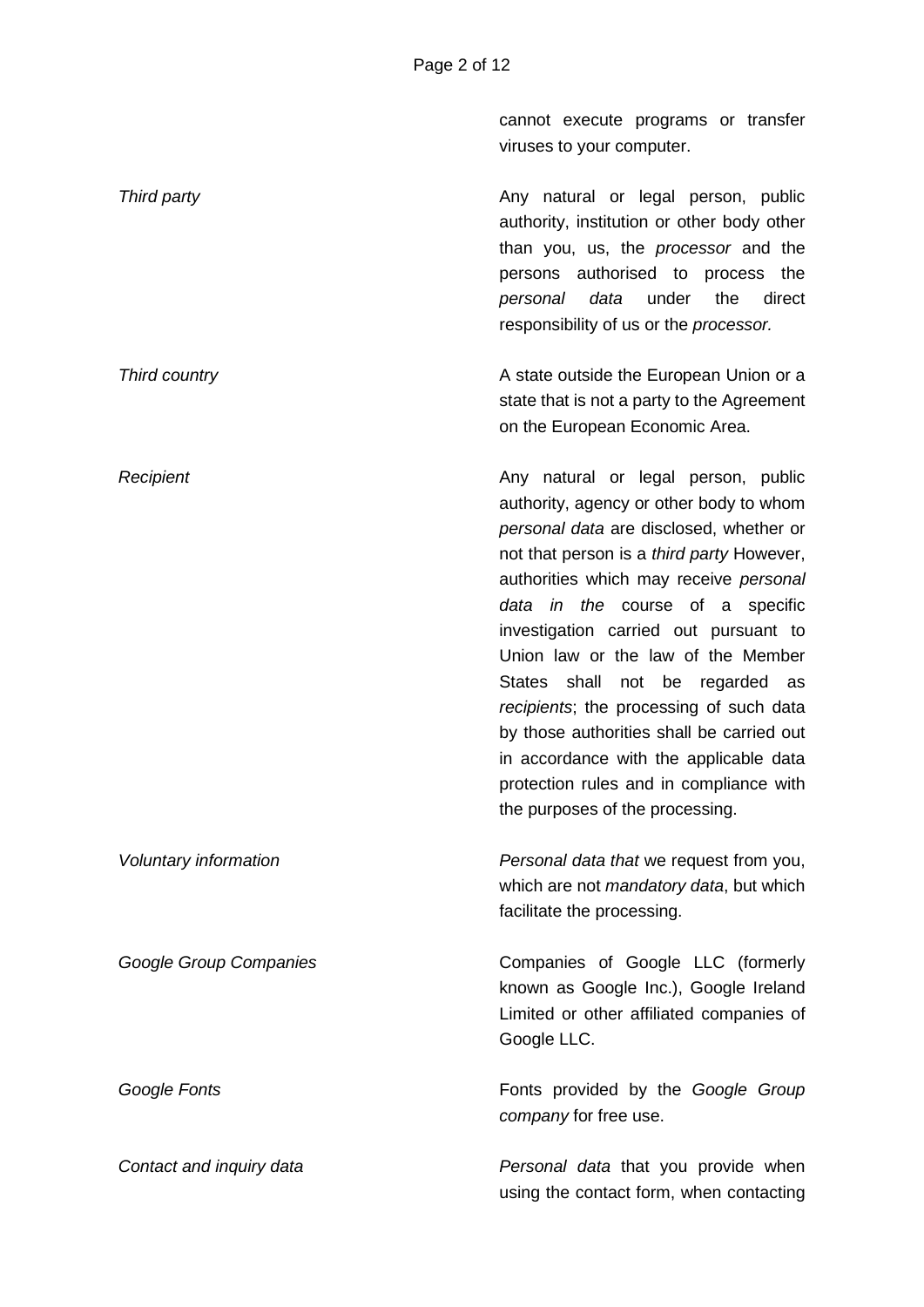us by e-mail or otherwise when contacting us or making an inquiry outside of a contract. *Customer account data Personal data* that you enter when you create a customer account and that serves to simplify future contract processing. **Log file File stored on a web server in which** *browser data* is logged. *Newsletter dispatch data Personal data* that you provide when you subscribe to our newsletter, especially your e-mail address, as well as data for the creation of a user profile, which we collect from you pseudonymously via *tracking pixels. Usage data Personal data* about the use of our website by you, which is collected automatically when you use the website, in particular as *browser data* and by *cookies. Personal data* **Any information relating to you as an** Any information relating to you as an identified or identifiable natural person. *Mandatory information Personal data* which we request from you and which is absolutely necessary to fulfil the purposes of the processing. *Mandatory data* will be marked separately during data collection. **Profiling Any automated processing of** *personal* **Any automated processing of** *personal data* consisting in the use of such *personal data* to evaluate certain personal aspects relating to a natural person, in particular to analyse or predict aspects relating to the performance of work, economic situation, health, personal preferences, interests,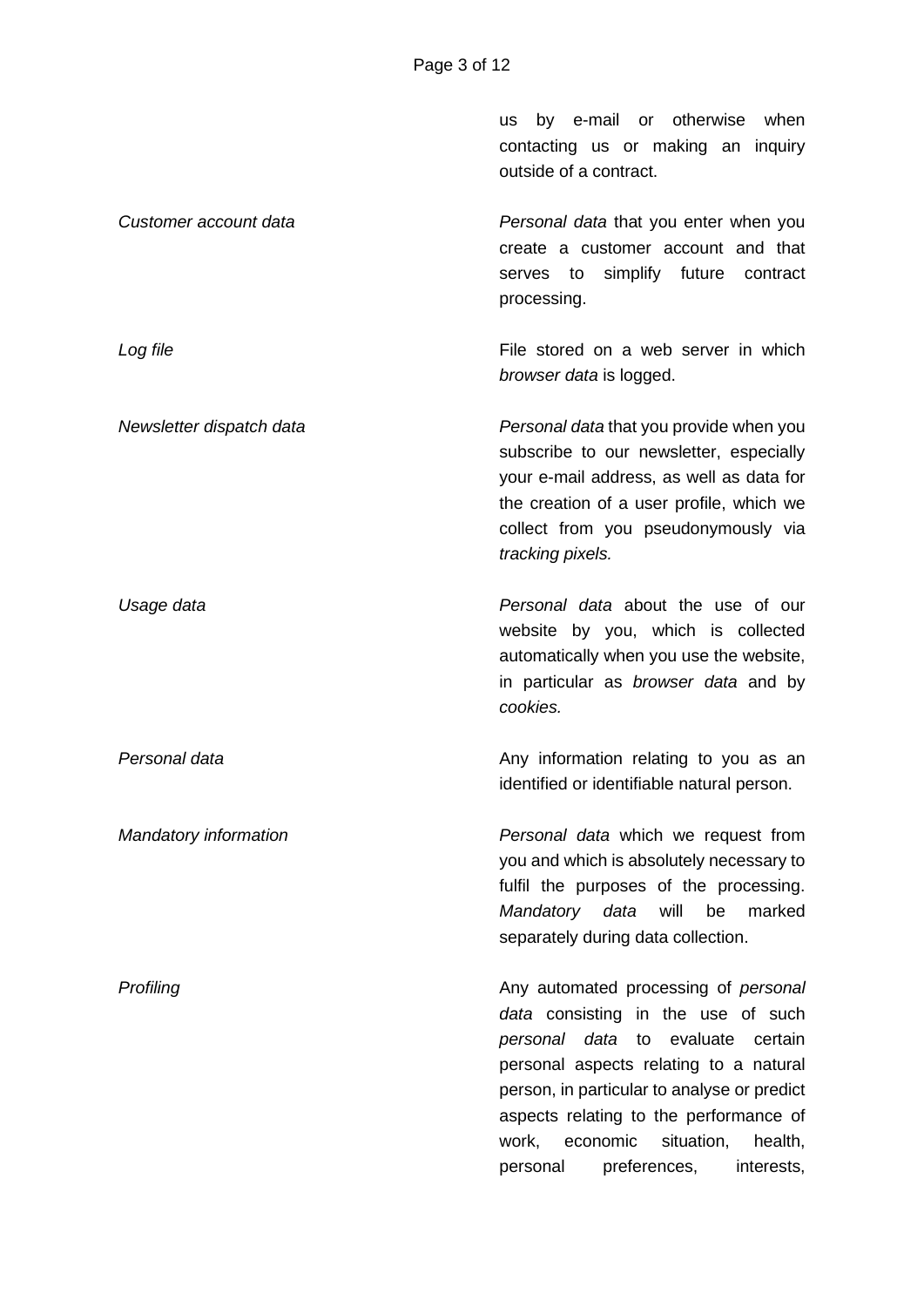reliability, conduct, whereabouts or change of location of that natural person.

*Contract data Personal data*, which you provide in particular during the ordering process to establish the contractual relationship with us, to formulate its content, to change or terminate it.

## **3. General information on the handling of personal data**

3.1 As a matter of principle, we only use your *personal data* to enable you to use our services.

3.2 Insofar as we obtain your consent for processing of *personal data*, Art. 6 para. 1 sentence 1 lit. a) of the Basic Data Protection Regulation (DSGVO) serves as the legal basis for the processing of *personal data*.

3.3 Article 6 (1) sentence 1 lit. b) FADP serves as the legal basis for the processing of *personal data* required for the performance of a contract to which you are a party. This also applies to processing operations necessary for the performance of pre-contractual measures taken at your request.

3.4 Insofar as processing of *personal data* is necessary to fulfil a legal obligation to which we are subject, Art. 6 para. 1 sentence 1 lit. c) DSGVO serves as the legal basis.

3.5 In the event that your vital interests or those of another natural person make it necessary to process *personal data*, Art. 6 para. 1 sentence 1 lit. d) DSGVO serves as the legal basis.

3.6 If the processing is necessary to protect a legitimate interest of ours or of a *third party* and if the interests, fundamental rights and freedoms of you do not outweigh the former interest, Art. 6 para. 1 sentence 1 letter f) DSGVO serves as the legal basis for the processing.

3.7 The *personal data* will be deleted or blocked as soon as the purpose for which they were stored ceases to apply. Furthermore, data may be stored if this has been provided for by the European or national legislator in EU ordinances, laws or other regulations to which we as the responsible party are subject. Data will also be blocked or deleted when a storage period prescribed by the above-mentioned standards expires, unless there is a need for further storage of the data in order to conclude or fulfil a contract.

3.8 If we pass on your data to *recipients* for individual functions and services, we will inform you in detail about the respective processes below. We have carefully selected and commissioned our *processors*, they are bound by our instructions and are regularly checked.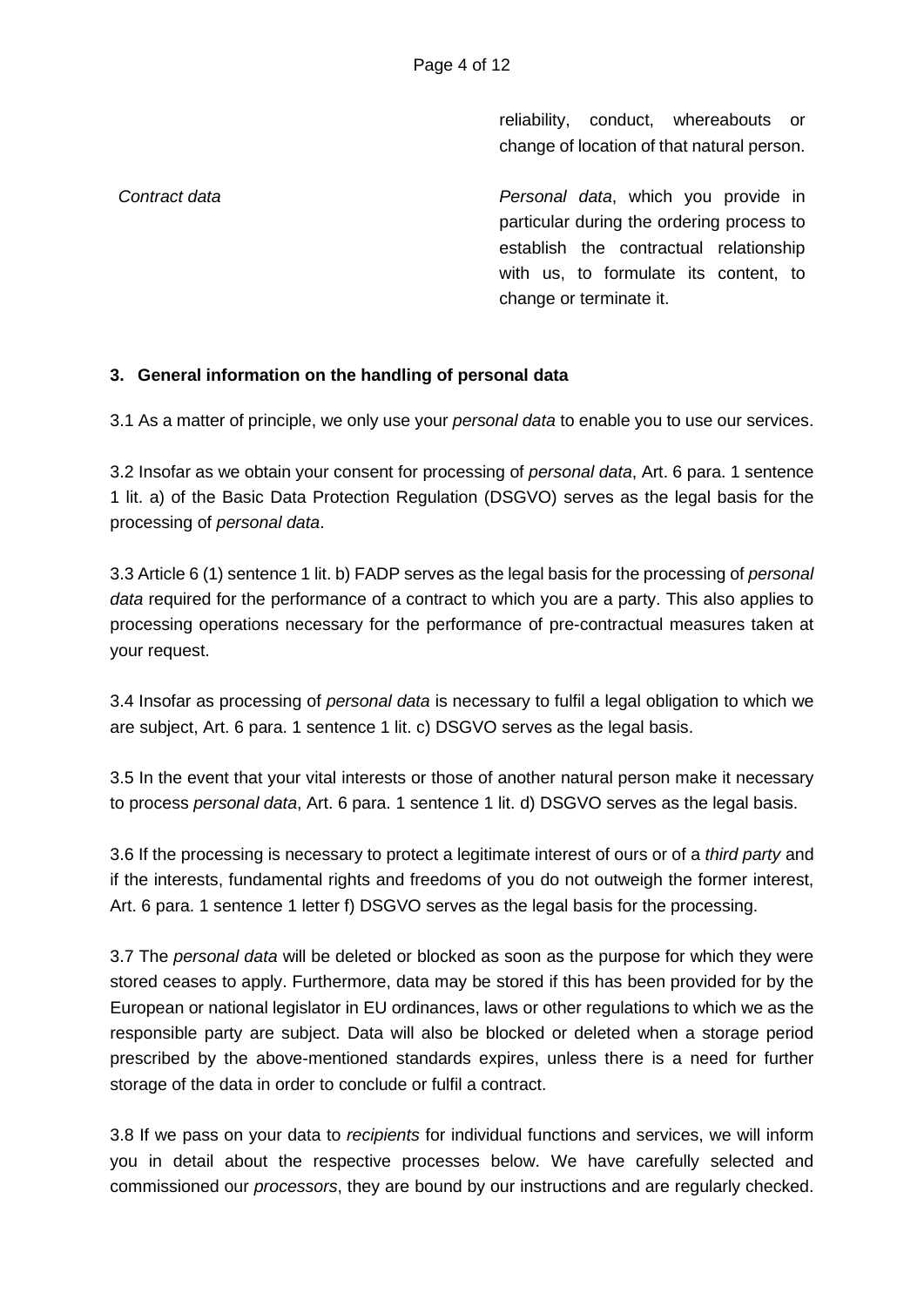The *processors* will not pass this data on to *third parties*, but will delete it after fulfilment of the contract and the expiry of statutory storage periods, unless you have consented to storage beyond this. If the *recipients are* located in a *third country*, we will inform you about the consequences of this circumstance in the description of the respective data processing. Your *personal data will be* passed on to other *third parties in* exceptional cases, even if we are legally obliged to release this *personal data*, but we will inform you of this immediately.

3.9 Our employees are obligated to maintain secrecy regarding *personal data.*

## **4. your rights**

4.1 If you have given us your consent to the use of your *personal data*, you can revoke this consent at any time with effect for the future in whole or in part.

**4.2 If** *personal data are* **processed for the performance of tasks in the public interest (Art. 6 para. 1 sentence 1 letter e) DPA) or for the protection of legitimate interests (Art. 6 para. 1 sentence 1 letter f) DPA), you may at any time, for reasons arising from your particular situation, object to the processing of your** *personal data with* **effect for the future. In the event of an objection, we must refrain from any further processing of your data for the aforementioned purposes, unless**

- − **there are compelling legitimate reasons for processing that outweigh your interests, rights and freedoms, or**
- − **the processing is necessary for the assertion, exercise or defence of legal claims**

**4.3 You can object to the processing of your data for the purpose of direct advertising, in particular also when sending a newsletter, at any time with effect for the future; this also applies to** *profiling***, insofar as it is connected with direct advertising. In the event of an objection, we must refrain from any further processing of your data for the purpose of direct marketing.**

4.4 In the event of an automated individual decision, you also have the right, pursuant to Art. 22 para. 3 DSGVO, to our personal intervention, to a statement of your own position and to challenge the automated individual decision.

4.5 You also have the right to complain to a data protection supervisory authority about data protection issues.

4.6 In addition, you have the following rights with regard to your *personal data:*

− Right to information,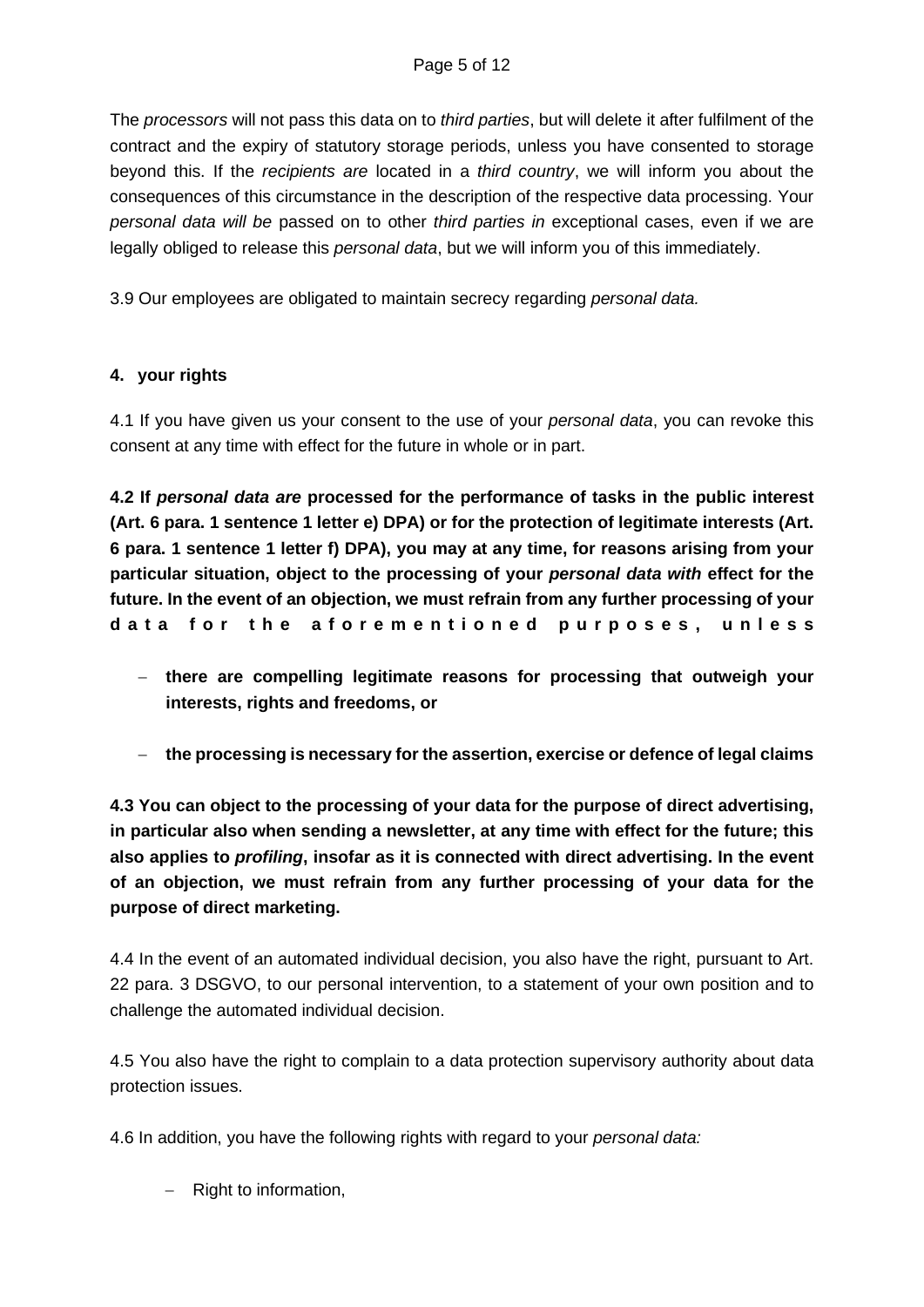- − Right of correction or deletion,
- − Right to restrict processing,
- − Right to data portability.

## **5. Browser data**

5.1 We collect *browser data* each time you visit our website. We do not link the *browser data* with your other *personal data*.

5.2 We use the *browser data* to display our website to you and to ensure the stability and security of our website. In particular, we need the *browser data in* order to recognize and eliminate or ward off malfunctions and attacks. The legal basis for the use of *browser data* results from section 3.6.

5.3 We have *commissioned* STRATO AG to operate our web servers and the associated processing of *browser data*. In addition, *browser data* is also passed on to Google Ireland Limited (Gordon House, Barrow Street, Dublin 4, Ireland) within the framework of the integration of Google Fonts (Section 12) and YouTube videos (Section 13). *Browser data will* not be passed on to other *recipients.* However, if investigative measures are initiated due to an attack on our information technology systems, the *browser data* may be passed on to government investigative bodies. The same applies if the relevant authorities or courts make inquiries to us and we are obliged to comply with them. A transfer of your *browser data* to a *third country* or to an international organization is not planned.

5.4 The *browser data*, including the IP address if applicable, is stored in a *log file.* The *log file is* deleted after seven days. Any storage of the *log file* beyond this period will only take place after deletion or shortening of the IP address and thus anonymisation of the *log file*.

## **6. Contract data**

6.1 We process your *contract data*, which may be both *mandatory* and *voluntary information*, for the purpose of establishing, implementing and amending the contractual relationship on the basis of the legal basis specified in Section 3.3.

6.2 In addition, we may process your *contract data in* order to inform you about other products from our portfolio that are suitable for you by means of direct advertising. Without your consent, we will of course only do this in letter form. **You can object to the processing of your**  *contract data* **for the purposes of direct advertising at any time (section 4.3)**.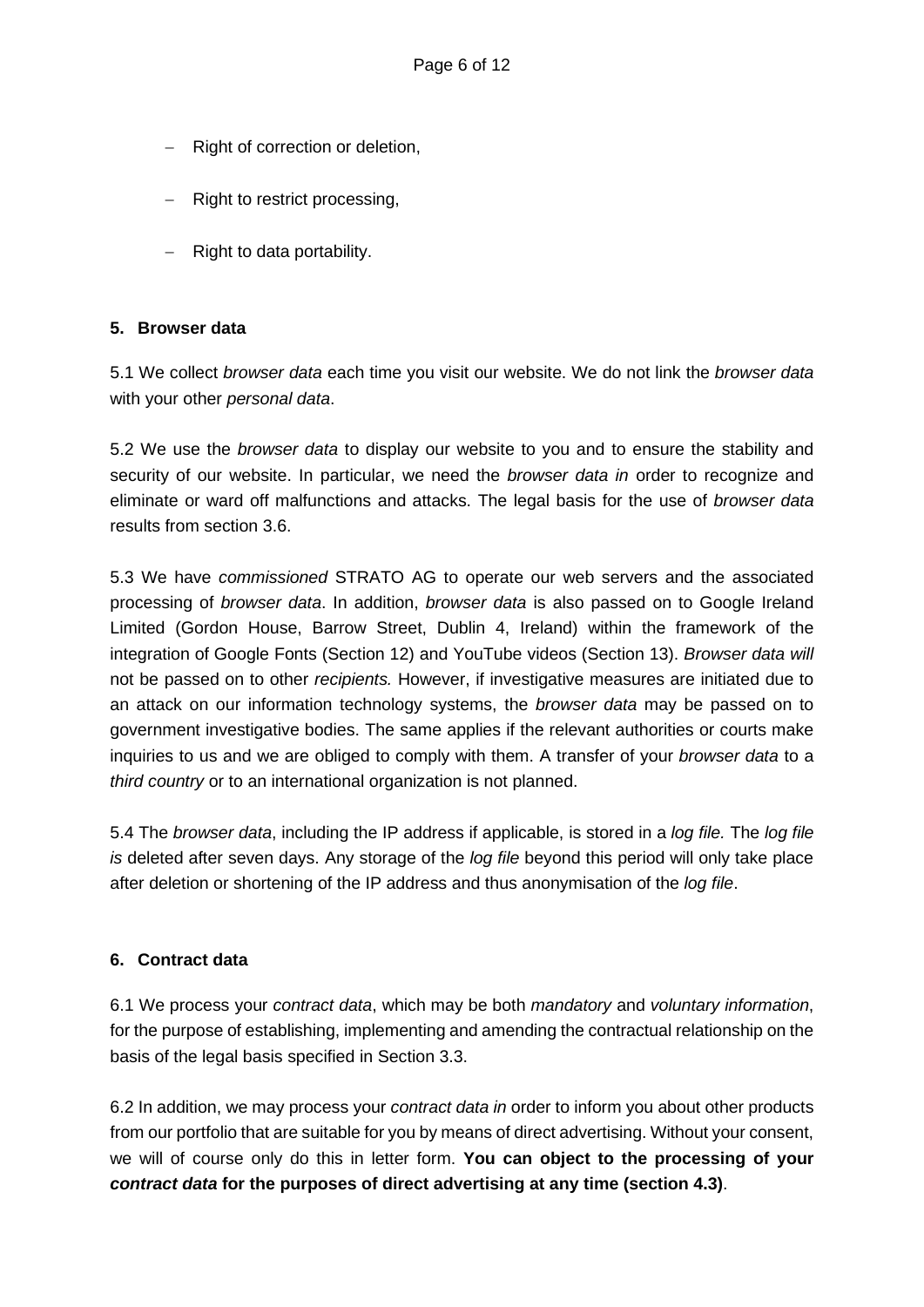6.3 Your *contract data* will only be passed on for the purpose of fulfilling the contract. *Recipients of* such data are licensees and service providers under tax law and, as processors of orders, our IT service provider. We have commissioned the company STRATO AG, Pascalstraße 10, 10587 Berlin, Germany, to operate our web servers and the associated processing of *contract data*. The *contract data will* not be passed on to other *recipients.* A transfer of your *contract data* to a *third country* or to an international organization is not planned.

6.4 Your *contract data* will be stored for the duration of the fulfilment of the contract and will be deleted immediately, unless further processing, in particular storage, is required by law, or storage is necessary for reasons of evidence (e.g. to assert claims or to defend against possible claims for damages), or if express permission has been granted by you or in the form of a legal authorisation.

## **7. Customer account data**

7.1 It is possible for you to create a customer account, where your data will be stored for further contract conclusions at a later date. The creation of a customer account is voluntary. The relevant legal basis for this results from section 3.3.

7.2 We have *commissioned* the company STRATO AG, Pascalstraße 10, 10587 Berlin, Germany, to operate our web servers and the associated processing of *customer account data*. The *customer account data will be* forwarded to the following additional *recipients:*  licensees and service providers under tax law and as processors to our IT service provider. The *customer account data will* not be passed on to other *recipients. There are* also no plans to transfer your *customer account data to* a *third country* or to an international organisation.

7.3 Your *customer account data* is stored revocably. The customer account can be deleted at any time in the customer area. Further storage after deletion of the customer account will only take place if legal regulations require further processing, in particular storage, if storage is required for reasons of evidence (e.g. to assert claims or to defend against possible claims for damages) or if express permission has been granted by you or in the form of a legal authorisation.

## **8. Contact and inquiry data**

8.1 We process your *contact and enquiry data*, which may be both *mandatory* and *voluntary information* (e.g. in order to be able to contact you personally and to better clarify queries), in order to answer your enquiries on the basis of the legal basis mentioned in section 3.3.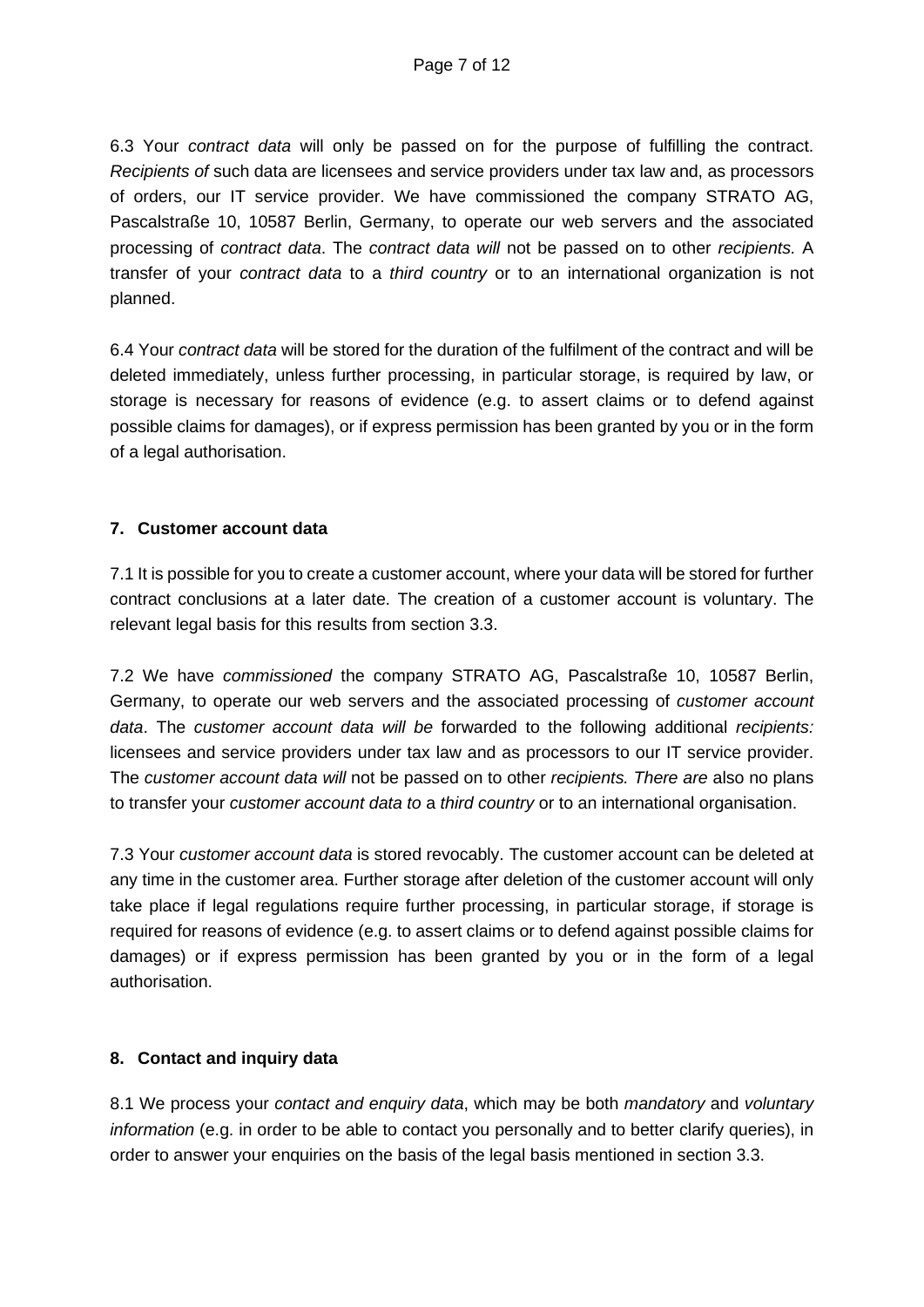8.2 We have *commissioned* the company STRATO AG, Pascalstraße 10, 10587 Berlin, Germany, to operate our web servers and the associated processing of *contact and inquiry data*. The *contact and inquiry data will be* forwarded to the following additional *recipients:*  Licensees and service providers under tax law as well as to our IT service provider as an order processor. The *contact and inquiry data will* not be passed on to other *recipients.* A transfer of your *contact and inquiry data* to a *third country* or to an international organization is not planned either.

8.3 Your *contact and enquiry data* will be deleted immediately after your enquiry has been fully processed, unless further processing, in particular storage, is required by law, storage for reasons of evidence (e.g. to assert claims or to defend against possible claims for damages) is necessary, or you have given your express permission or a legal authorisation.

## **9. Newsletter dispatch data**

9.1 We process your *newsletter dispatch data*, which may be both *mandatory* and *voluntary information* (e.g. in order to address you personally, to design the content of the newsletter personally and to be able to better clarify queries regarding the e-mail address), for the dispatch of our newsletter on the basis of the legal basis stated in Section 3.2.

9.2 We use the so-called "double opt-in procedure" for sending the newsletter, i.e. we will only send you the newsletter if you first confirm your registration by means of a confirmation e-mail sent to you for this purpose via the link contained therein. In this way we want to ensure that only you yourself, as the owner of the e-mail address provided, can subscribe to the newsletter. After your confirmation we will save your e-mail address for the purpose of sending the newsletter.

9.3 In addition, we store your IP address and the time of registration and confirmation. The purpose of this procedure is to be able to verify your registration and, if necessary, to clarify any possible misuse of your personal data. The legal basis for this follows from Sections 3.2 and 3.4.

9.4 We have *commissioned* the company STRATO AG, Pascalstraße 10, 10587 Berlin, Germany, to operate our web servers and the associated processing of the *newsletter dispatch data*. The *newsletter dispatch data will* not be passed on to other *recipients* and especially not to *third parties. Under* no circumstances will we pass on your *newsletter dispatch data to third parties* for advertising or marketing purposes, unless you have expressly agreed to this. A transfer of your *newsletter dispatch data* to a *third country* or to an international organisation is not planned.

9.5 You can also prevent the sending of further newsletters at any time after registration for the newsletter dispatch by revoking your consent without us charging you for this. To do this,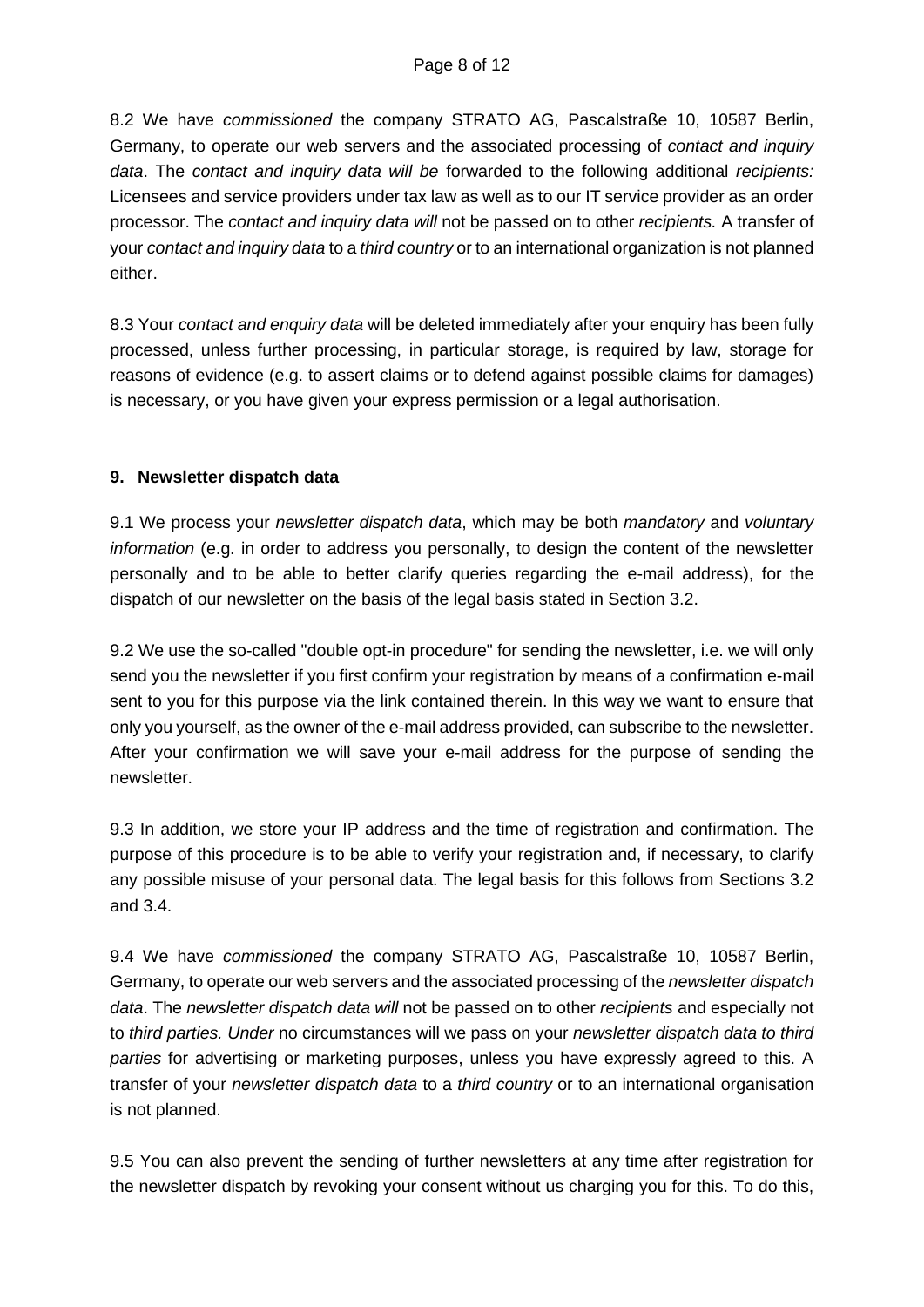you can either send us an informal e-mail to [unsubscribe@youth-globe.com](mailto:unsubscribe@youth-globe.com) or use the link at the end of the newsletter to revoke your consent. Your further rights according to clause 4 remain unaffected.

9.6 Your *newsletter dispatch data* will be stored until you revoke your consent (clause 9.5) and will be deleted immediately, unless further processing, in particular storage, is required by law, or storage is necessary for reasons of evidence (e.g. to assert claims or to defend against possible claims for damages), or if express permission has been granted by you or in the form of a legal authorisation.

### **10. Own cookies**

10.1 We use *our own cookies*. Our *own cookies* serve to make our website more user-friendly and effective overall. They do not contain any personal information about you, but only an identification number which has no meaning outside our services. In particular, we use socalled *session cookies*. These store a so-called "session ID", with which various requests from your browser can be assigned to the common session. Your terminal device can thus continue to be identified during a visit to our Internet pages when you switch from one page to another and the end of your visit can be determined.

10.2 We use *session cookies* so that you can use our offers without any problems. The legal basis for the use of these *session cookies* results from section 3.6.

10.3 Your *usage data* collected by *our own cookies* will not be passed on. A transfer of your *usage data* to a *third country* or to an international organization is not planned.

10.4 *Session cookies* are automatically deleted when you log out or close your browser.

**10.5 You can delete the** *cookies* **in the security settings of your browser at any time. You can configure your browser settings according to your wishes and refuse certain**  *cookies* **or all** *cookies* **altogether. Please note that if you refuse our** *own cookies,* **you may not be able to use all the features of our website.**

## **11. Use of Google Analytics**

11.1 We use Google Analytics on this website, a web analytics service provided by Google Ireland Limited, Gordon House, Barrow Street, Dublin 4, Ireland. Google Ireland Limited uses *third party cookies*. Google Ireland Limited uses the information generated by the *third party cookie* to evaluate your use of the website, to compile reports on the activities of the website for us and to provide us with further services in connection with the use of the website and internet usage. The IP address transmitted by your browser within the framework of Google Analytics is not combined with other data from Google.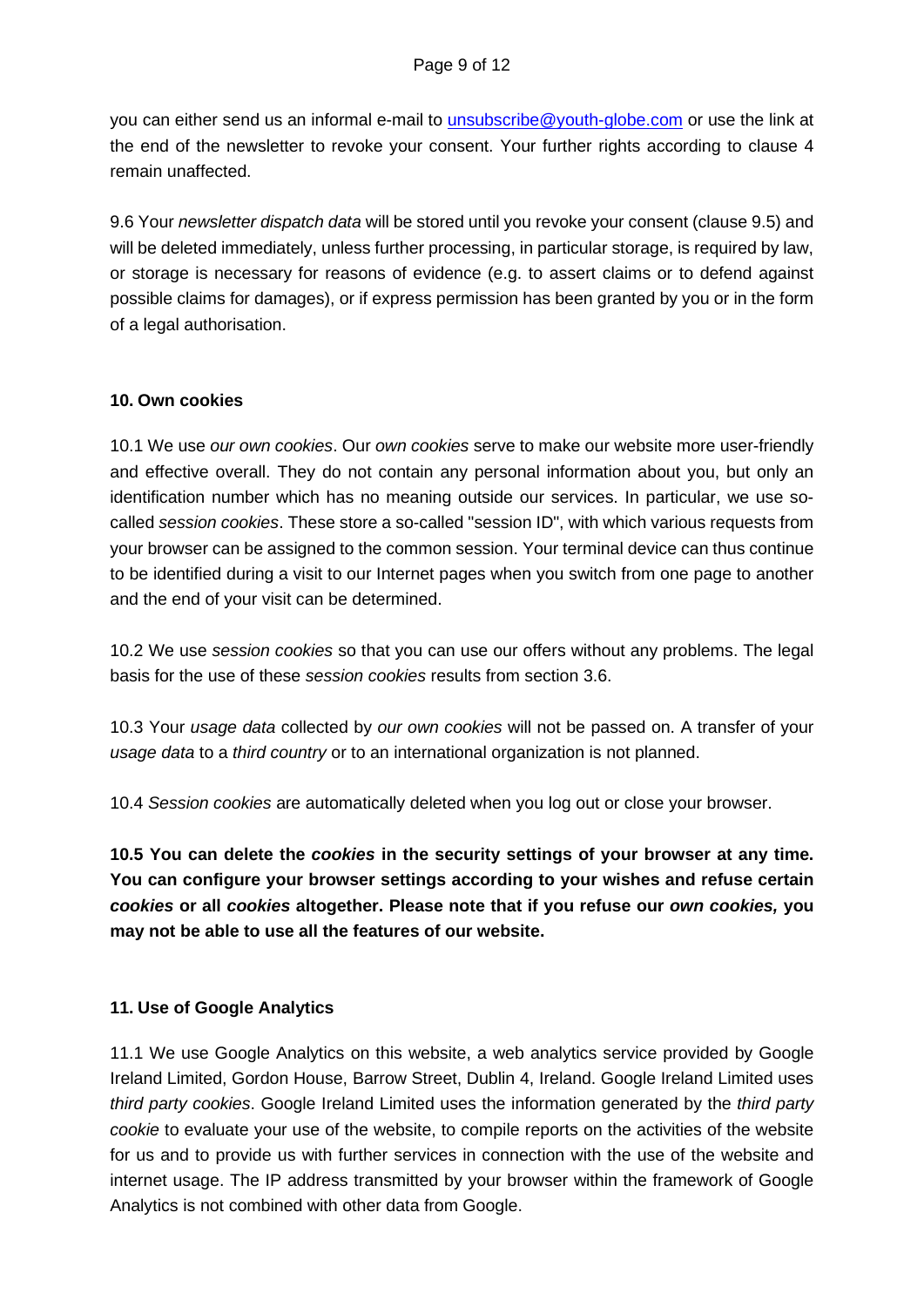11.2 We use Google Analytics to analyse and improve our website. In doing so, we pursue the interest in improving our offer and making it more interesting for you as a user by means of the statistics obtained. The legal basis for the use of Google Analytics results from section 3.2.

11.3 Google Ireland Limited is part of the *Google group of companies.* We have a contract with the *Google Group Company* as our *processor, which* requires the *Google Group Company* to respect your privacy. The information generated by the *third party cookie* about your use of this website (including your IP address) is generally transferred to a server of the *Google Group Company* in the USA and stored there. We have therefore added the code "gat. anonymizelp();" to our website Google Analytics to ensure the anonymisation of your IP address (so-called "IP-Masking"). This means that your IP address is shortened by Google Analytics within member states of the European Union before being transferred to a server of the *Google Group company* in the USA. A clear assignment of the IP address to a person is therefore no longer possible. Only in exceptional cases will the full IP address be transferred to a server of the *Google Group company* in the USA and shortened there. For the exceptional cases in which *personal data is* transferred to the USA, the *Google Group Company* has subjected itself to the EU-US Privacy Shield, https://www.privacyshield.gov/EU-US-Framework. For more information, please visit: https://policies.google.com/?hl=de&gl=de (Privacy Policy & Terms of Use Overview), http://www.google.com/analytics/terms/de.html (Terms of Use) and http://www.google.de/intl/de/policies/privacy (Privacy Policy).

11.4 The information generated by the *third party cookie* about your use of this website will be stored for 14 months and then automatically deleted each month.

**11.5 You can revoke your consent at any time with effect for the future, in whole or in part, by preventing the installation of** *cookies* **through a corresponding setting in your browser software; however, we would like to point out that in this case you may not be able to use all functions of our website to their full extent. You can also prevent the collection of data generated by the** *third party cookie* **and related to your use of the website (including your IP address) to Google Ireland Limited and the processing of this**  *usage data* **by Google Analytics by downloading and installing the browser plugin available at the following link (http://tools.google.com/dlpage/gaoptout?hl=de)** 

## **12. Integration of Google Fonts**

12.1 For a customer-friendly presentation of our offers, we have integrated *Google Fonts* into our website, via the offers of Google Ireland Limited (Gordon House, Barrow Street, Dublin 4, Ireland). Google Ireland Limited is part of the *Google Group of companies.* When you call up our website, the *Google fonts* are reloaded by your browser. For this purpose, the browser you use connects directly to the servers of the *Google Group of Companies*. The *Google fonts* are transmitted directly to your browser by the *Google Group Company* and are incorporated into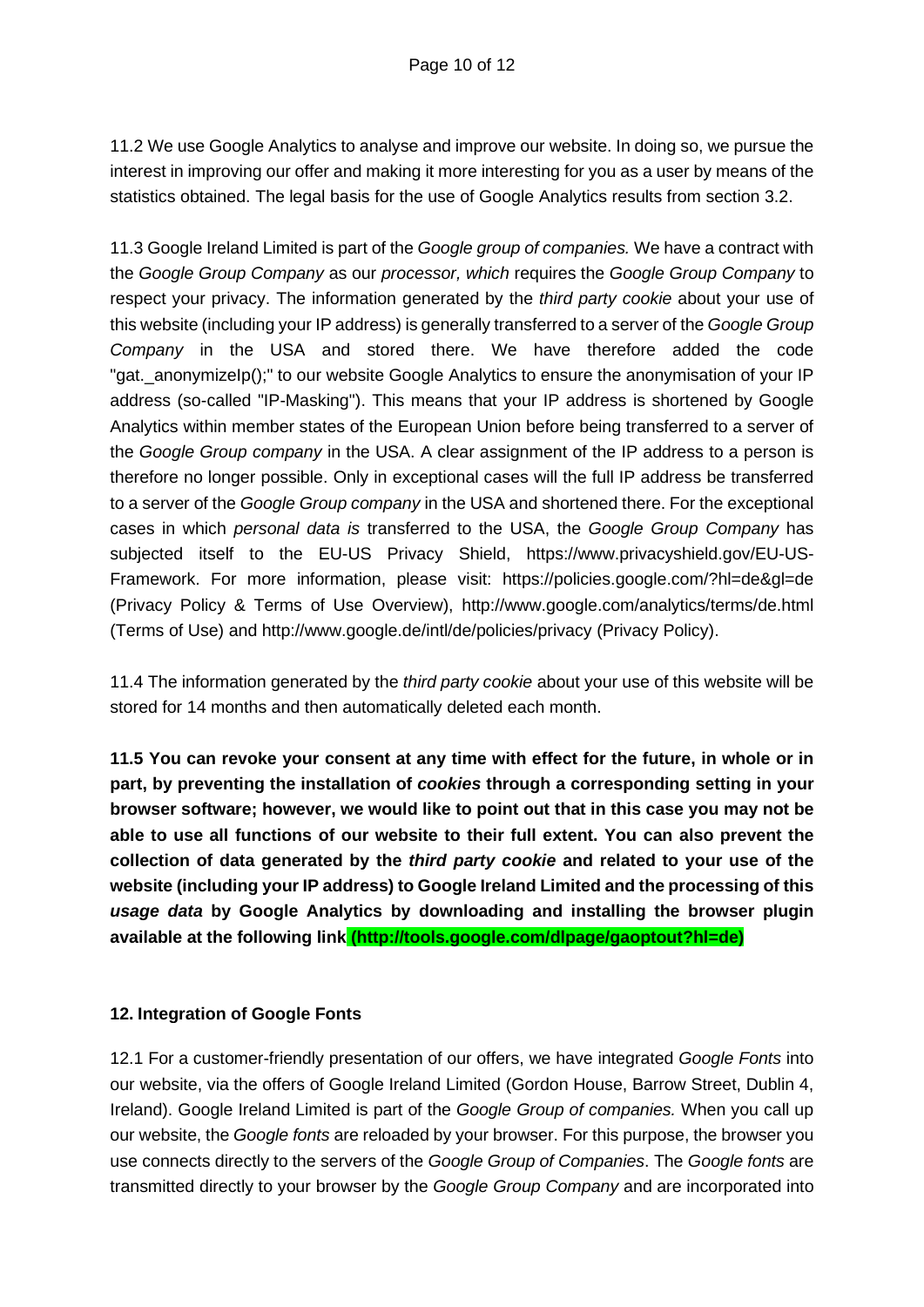the website by the browser. When you visit the website, the *Google* Group Company receives the information that you have visited the relevant page on our website. The *browser data* is also transmitted to the *Google Group Company.* In order to integrate the *Google fonts, the* processing of the *browser data* by the *Google Group Company is* mandatory. We have no influence on further processing of the *browser data* by the *Google Group Company* due to the use of *Google Fonts.* You can find further information about *Google Fonts* at https://developers.google.com/fonts/faq.

12.2 *Google Fonts* enables us to display the embedded fonts correctly and to make our website customer-friendly. We want to achieve a uniform and attractive presentation of our website, low loading times for the user, maintenance-free and efficient use of fonts. The legal basis for the integration of *Google Fonts* as well as the associated transfer of *browser data* to the *Google Group Company is* set out in Section 3.6.

12.3 Further information on the purpose and scope of the collection and processing of your data by the *Google Group Company*, on your rights in this regard and on presetting options for the protection of your privacy can be found at https://policies.google.com/privacy?hl=de&gl=de. The *Google Group of Companies* also processes your *personal data* in the United States and is subject to the EU-US Privacy Shield, see https://www.privacyshield.gov/EU-US-Framework.

## **13. Integration of YouTube videos**

13.1 We have included YouTube videos in our online offer, which are stored at http://www.YouTube.com and can be played directly from our website. The YouTube videos are integrated in "enhanced privacy mode", which means that no data about you as a user will be transferred to the *Google Group Company*, as operator of the "YouTube" platform, if you do not play the videos. Only when you play the videos does the *Google Group Company* receive the information that you have accessed the corresponding subpage of our website. In addition, *browser data* is transmitted to the *Google Group Company.* This occurs regardless of whether YouTube provides a user account that you are logged in with or whether no user account exists. If you are also logged in to YouTube, the *Google Group Company* may associate your information directly with your YouTube account. If you don't want to be associated with your YouTube profile, you'll need to log out of YouTube before viewing the YouTube video. We have no control over the transmission of data and subsequent use by the *Google Group Company as a* result of YouTube video viewing.

13.2 By integrating YouTube videos we would like to improve our offer and make it more interesting for you as a user. The legal basis for the integration of YouTube videos is set out in section 3.6.